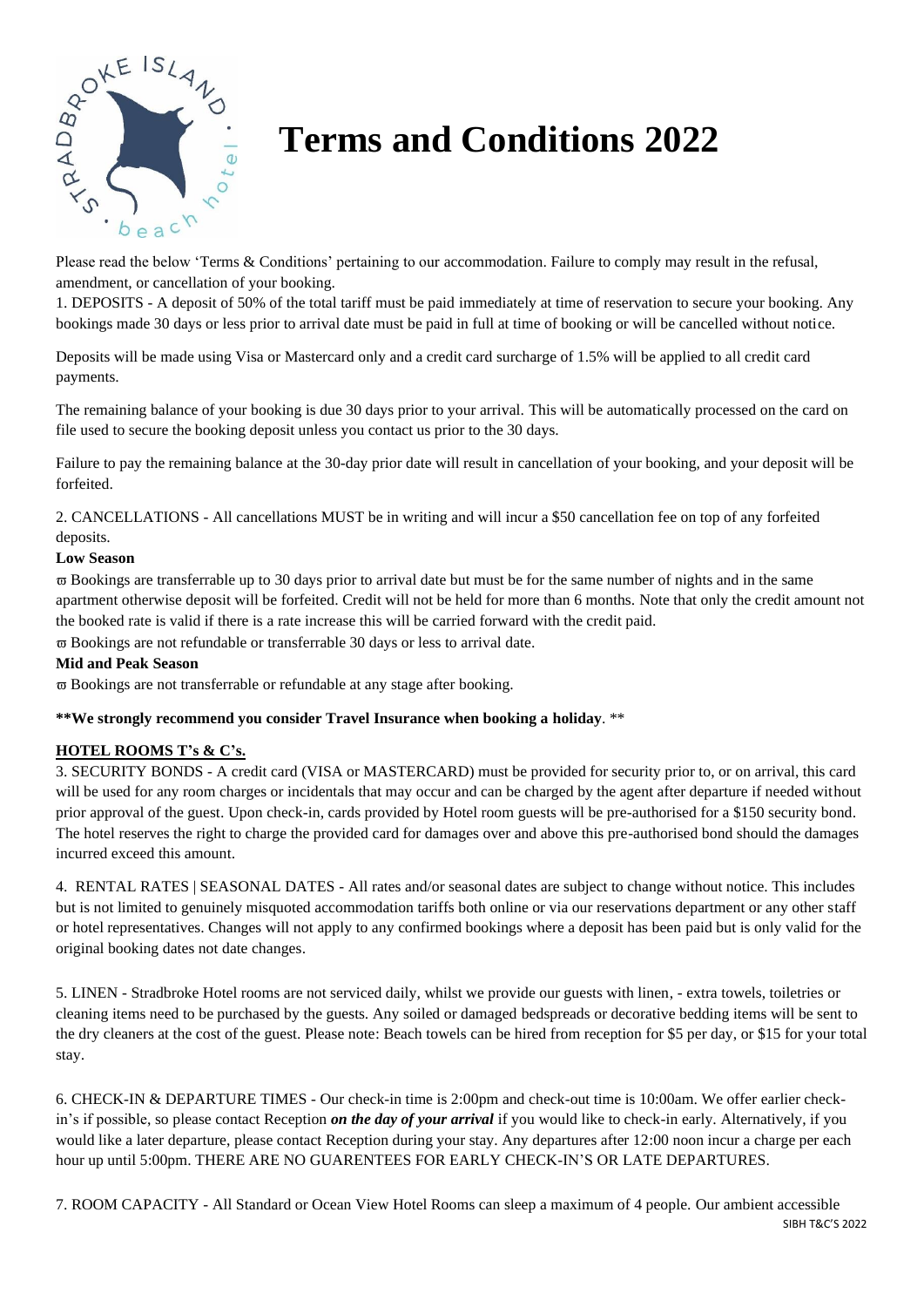room sleeps a maximum of 2 guests. All room bookings are for 2 people unless stated prior to arrival as there is an extra charge for 3 or 4 guests. Failure to comply with this condition may result in a termination of your stay and a forfeit of any monies paid. The Hotel also has a strict No Party Policy and Management reserves the right to terminate the booking should this Policy be breached in any way.

8. DATES | TERMS - Communicated dates will be confirmed in your booking confirmation, please check the dates are correct as no responsibility will be taken for any discrepancies with dates.

9. WEATHER CONTINGENCIES - No refunds will be issued for weather disruptions, nor will early departures be discounted. Bookings will not be changed or refunded due to bad or inclement weather.

10. BARGE BOOKINGS - It is the responsibility of the Guest to ensure they have booked a vehicle barge or transport to the Island. No refunds or cancellations will be permitted if you are unable to book a barge AFTER making a reservation.

11. NO PETS - No Waves Stradbroke Apartments or Hotel Rooms permit pets on the premises. Guests must not keep or permit any animals on the premises during their stay (certified service animals excepted). Failure to comply will result in a **\$500.00 penalty fee** along with immediate eviction without refund from the property immediately. In this instance, management will not be liable for arranging, or payment for alternative accommodation.

12. PERSONAL PROPERTY - During your stay no responsibility will be taken by the agent; staff or representatives, contractors, tradespersons or the likes for the security of your belongings. Occupants are requested to take whatever security measures they believe are needed to protect their personal property. Any left behind property, if located, can be returned via post at the guest's expense. All items left behind will only be held at the Reception 'Lost Property box' for a maximum of one month after departure.

13. BREAKAGES | DAMAGES - As the guest you are responsible for all damages and loss incurred during the length of your stay. Please ensure you report any prior issues you may have noticed to management on arrival. Any damages, loss or breakages will be charged to the guest.

14. CLEANING | DEPARTURES – Please assist us by leaving the premises clean and tidy upon your departure. All rubbish is to be removed. Failure to do so may result in additional cleaning charges **charged in \$65.00 increments**. Management reserves the right to debit the amount from the credit card provided on check-in. On arrival if the Hotel Room fails to meet acceptable cleaning or maintenance standards, please speak to our Reservations department or a Duty Manager - we will endeavour to rectify the problem however this would not constitute the cancellation or refund of any monies paid.

15. PARKING - All Hotel Room parking is in front of the bottle-shop (undercover) or outside the hotel. Guests must heed speed limits and drive responsibly whist on premises. The speed limit in the carpark is 5km/hour. Guests must not park or stand a vehicle or bicycle in areas other than **designated parking areas**. Guests must drive responsibly under the 10km speed limit within the hotel areas only on designated roads provided. Guests must park only in their designated parking area or a marked carpark space and not in the Reception entrance, gardens or common property.

16. ACCESS CARDS – Hotel Room guests will receive two room access cards and one pool access card on arrival for their stay, the amount of \$20 per card will be placed on your account and removed when the cards are returned at the end of your stay. Failure to return your access cards will result in a replacement charge of \$20 per card.

17. ONSITE POOL - The pool hours are strictly 7:00am until 7:00pm. Please be respectful of other guests and keep noise levels to a minimum. All children under the age of 12 MUST be accompanied by an adult at all times. Glass and alcohol are prohibited in the pool area.

18. SCHOOL HOLIDAYS - We do not accept any 'Schoolie' or 'Pre-Schoolie' bookings. All minors must be accompanied by an adult/parent/guardian at all times throughout the duration of the stay throughout the Hotel grounds along with the apartments. Failure to comply with this may result in immediate eviction without refund. Should a booking be made, and the aforementioned conditions are not met the booking will be terminated without refund and guests will be removed from the premises.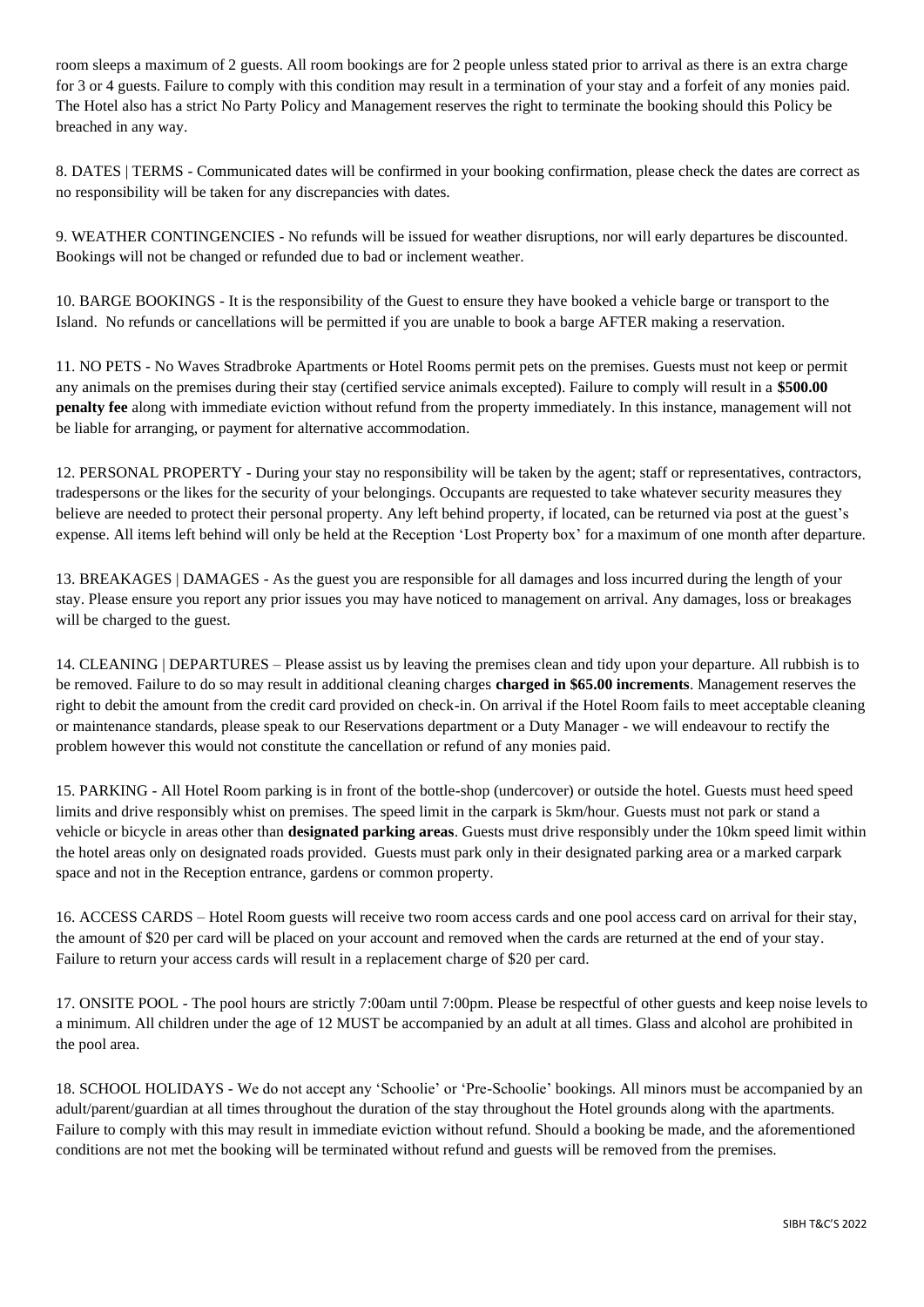19. VENUE NOISE - Please be advised that as we are also a Hotel | Bistro | Bar and all accommodation onsite may be affected by noise. Guests are advised that due to the nature of our business, our Hotel suites can be affected by Bar & Function noise. We are a very busy hotel with a 12:00am license. On any given night, the noise emanating from our business can affect our rooms and the guests staying in them. By agreeing to the Terms and Conditions you acknowledge this "Noise Statement" along with our house rule policies, absolving the hotel from any complaint relating to noise. Upon your arrival you will be required to sign a 'Guest Registration' form which includes acknowledgement of this statement.

20. CALLOUTS - Any afterhours callout due to a breach in house rules, will incur a **\$250.00 fee per callout**. Management reserves the right to debit the amount from the credit card provided on check in.

21. GUEST BEHAVIOUR - Guests and invitees of guests are expected to behave in a manner which is conducive to the safety, comfort and peaceful enjoyment of other guests, neighboring residence, and staff within the property. Management will consider the following behavior to be a breach of House Rules:

- **Excessive noise after 10:00pm** (note that the term "excessive" is at the discretion of Management)
- **Excessive noise at any time** (note that the term "excessive" is at the discretion of Management)
- Offensive and unruly behavior
- Damage to or destruction of property.
- Improper or unseemly conduct.
- Smoking indoors or in common areas
- Littering
- Any act or omission which, in the opinion of the Manager adversely affects or brings discredit upon the Manager, staff, owner or other guests.

If guests do not meet the above criteria when checking in (e.g. no valid credit card offered, photo ID at check in and proof of Covid double vaccination) then Management reserves the right to cancel the booking, the guest incurring a 100% cancellation fee. Any exception to this policy will be at the discretion of management. In this instance, Management will not be liable for arranging, or payment for alternative accommodation.

### **WAVES 3 & 4 BEDROOM APARTMENT T's & C's**

Please read the below 'Terms & Conditions' pertaining to our Waves 3 and 4 Bedrooms Apartments. Failure to comply may result in the refusal, amendment, or cancellation of your booking.

1. DEPOSITS - A non-refundable deposit of 50% of the total tariff must be paid immediately to secure your booking. Bookings will not be held and are not guaranteed until a deposit has been successfully received. Any bookings made 30 days or less prior to arrival date must be paid in full at time of booking or will be cancelled without notice.

The remaining balance of your booking is due 30 days prior to your arrival. Failure to pay the remaining balance will result in cancellation of your booking, and your deposit will be forfeited.

2. CANCELLATIONS - All cancellations MUST be in writing and will incur a \$50 cancellation fee on top of any forfeited deposits. Apartment cancellations may forfeit up to 100% of the booking amount if less than 30 days from arrival. **Low season**

 $\overline{\sigma}$  Bookings are transferrable up to 30 days prior to arrival date but must be for the same number of nights and in the same apartment otherwise deposit will be forfeited. Credit will not be held for more than 6 months. Note that only the credit amount not the booked rate is valid if there is a rate increase this will be carried forward with the credit paid.

 $\overline{\omega}$  Bookings are not refundable or transferrable 30 days or less to arrival date.

#### **Mid and Peak season**

 $\varpi$  Bookings are not transferrable or refundable at any stage after booking.

**\*\*We strongly recommend you consider Travel Insurance when booking a holiday. \*\***

3. SECURITY BONDS - A credit card (VISA or MASTERCARD) must be provided for security prior to, or on arrival, this card will be used for any room charges or incidentals that may occur and can be charged by the agent after departure if needed without prior approval of the guest. Upon check-in, cards provided by Apartment guests will be pre-authorised for a \$500 security bond. The hotel reserves the right to charge the provided card for damages over and above this pre-authorised bond should the damages incurred exceed this amount.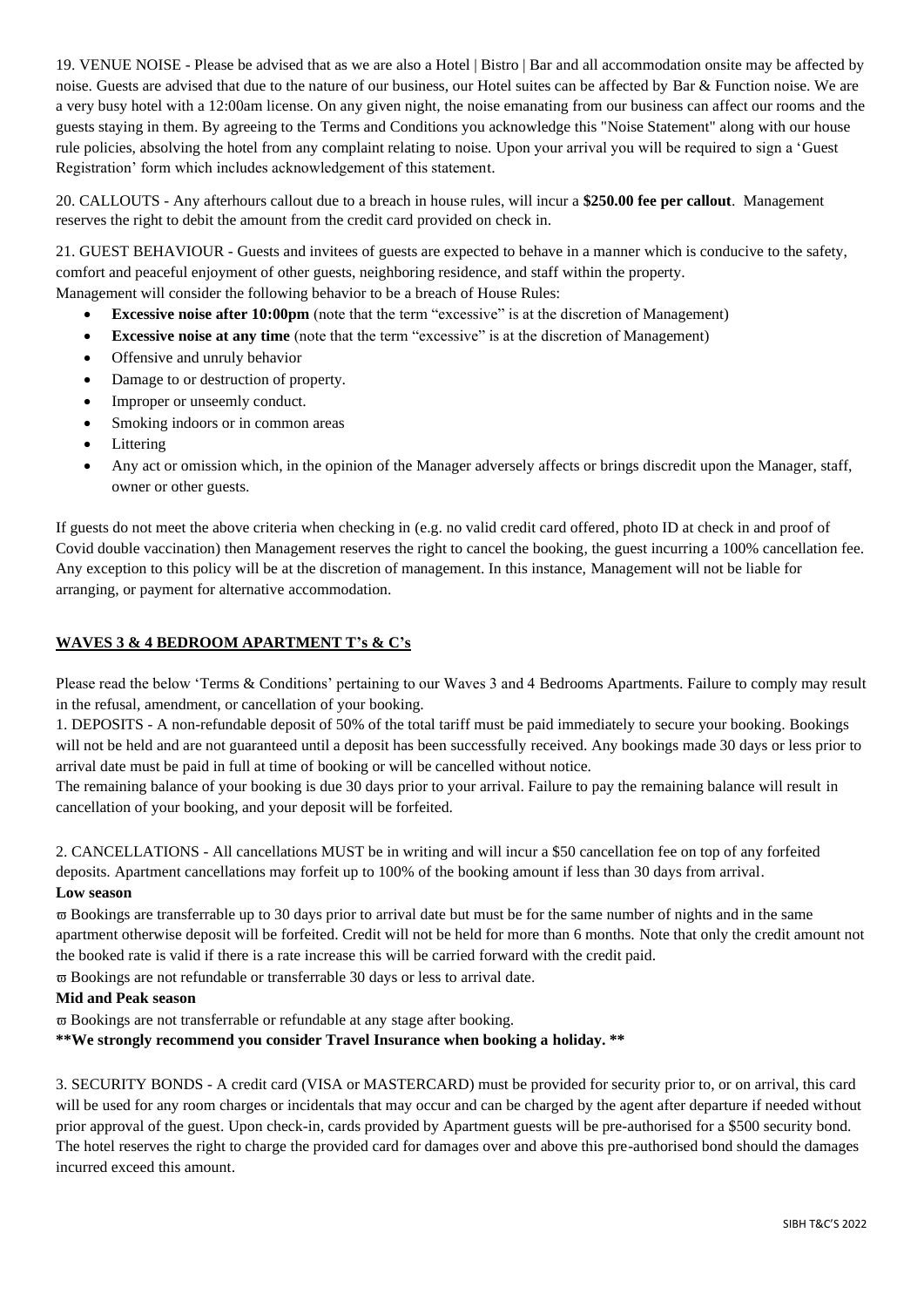4. RENTAL RATES | SEASONAL DATES - All rates and/or seasonal dates are subject to change without notice. This includes but is not limited to instructions from owners or genuinely misquoted accommodation tariffs both online or via our reservations department or any other staff or hotel representatives. Changes will not apply to any confirmed bookings where a deposit has been paid.

5. LINEN - All of the Waves apartments are fully self-contained, whilst we provide our guests with linen, any extra towels, toiletries or cleaning items need to be purchased by the guests. Any soiled or damaged bedspreads or decorative bedding items will be sent to the dry cleaners at the cost of the guest. Please note: Beach towels can be hired from reception for \$5 per day, or \$15 for your total stay.

6. CHECK-IN AND| DEPARTURE TIMES - Please be advised that our check in time is 2:00pm and our check-out time is 10:00am. We offer earlier check-in's if possible, so please contact Reception on the day of your arrival if you would like to check in early. Alternatively, if you would like a later departure, please contact Reception during your stay. Any departures after 12:00 noon incur a charge per each hour up until 5:00pm. THERE ARE NO GUARENTEES FOR EARLY CHECK-IN'S OR LATE DEPARTURES.

7. ROOM CAPACITY - All 3 bedroom Apartments can sleep a maximum of 6 people. The 4 bedroom Apartments can only sleep a maximum of 8 people. Failure to comply with this condition may result in a termination of your stay and a forfeit of any monies paid. The Hotel also has a strict No Party Policy and Management reserves the right to terminate the booking should this policy be breached in any way. PLEASE NOTE: 4 Bedroom Apartment "Seventh Avenue" is strictly an ADULTS ONLY (18+) option. By booking this Apartment, you are agreeing that there will be no children or pets on premises and understand that immediate nonrefundable eviction will occur pending breaches of this requirement.

8. DATES | TERMS - Communicated dates will be confirmed in your booking confirmation, please check the dates are correct as no responsibility will be taken for any discrepancies with dates.

9. WEATHER CONTINGENCIES - No refunds will be issued for weather disruptions, nor will early departures be discounted. Unless there is no feasible way to make your booking i.e. disruption or cancellation of barges, bookings will not be changed or refunded.

10. BARGE BOOKINGS - It is the responsibility of the Guest to ensure they have booked a vehicle barge or transport to the Island. No refunds or cancellations will be permitted if you are unable to book a barge AFTER making a reservation.

11. NO PETS - No Waves Stradbroke Apartments or Hotel Rooms permit pets on the premises. Guests must not keep or permit any animals on the premises during their stay (certified service animals excepted). Failure to comply will result in a **\$500.00 penalty fee** along with immediate eviction without refund from the property immediately. In this instance, management will not be liable for arranging, or payment for alternative accommodation.

12. PERSONAL PROPERTY - During your stay no responsibility will be taken by the agent; staff or representatives, contractors, tradespersons, or the likes for the security of your belongings. Occupants are requested to take whatever security measures they believe are needed to protect their personal property. Any left behind property, if located, can be returned via post at the guest's expense. All items left behind will only be held at the Reception 'Lost Property box' for a maximum of one month after departure.

13. BREAKAGES | DAMAGES - As the guest you are responsible for all damages and loss incurred during the length of your stay. Please ensure you report any prior issues you may have noticed to management on arrival. Any damages, loss or breakages will be charged to the guest.

14. CLEANING | DEPARTURES - Please assist us by leaving the premises clean and tidy upon your departure. All rubbish is to be removed. Failure to do so may result in additional cleaning charges **charged in \$65.00 increments**. Management reserves the right to debit the amount from the credit card provided on check-in. On arrival if the Hotel Room fails to meet acceptable cleaning or maintenance standards, please speak to our Reservations department or a Duty Manager - we will endeavour to rectify the problem however this would not constitute the cancellation or refund of any monies paid.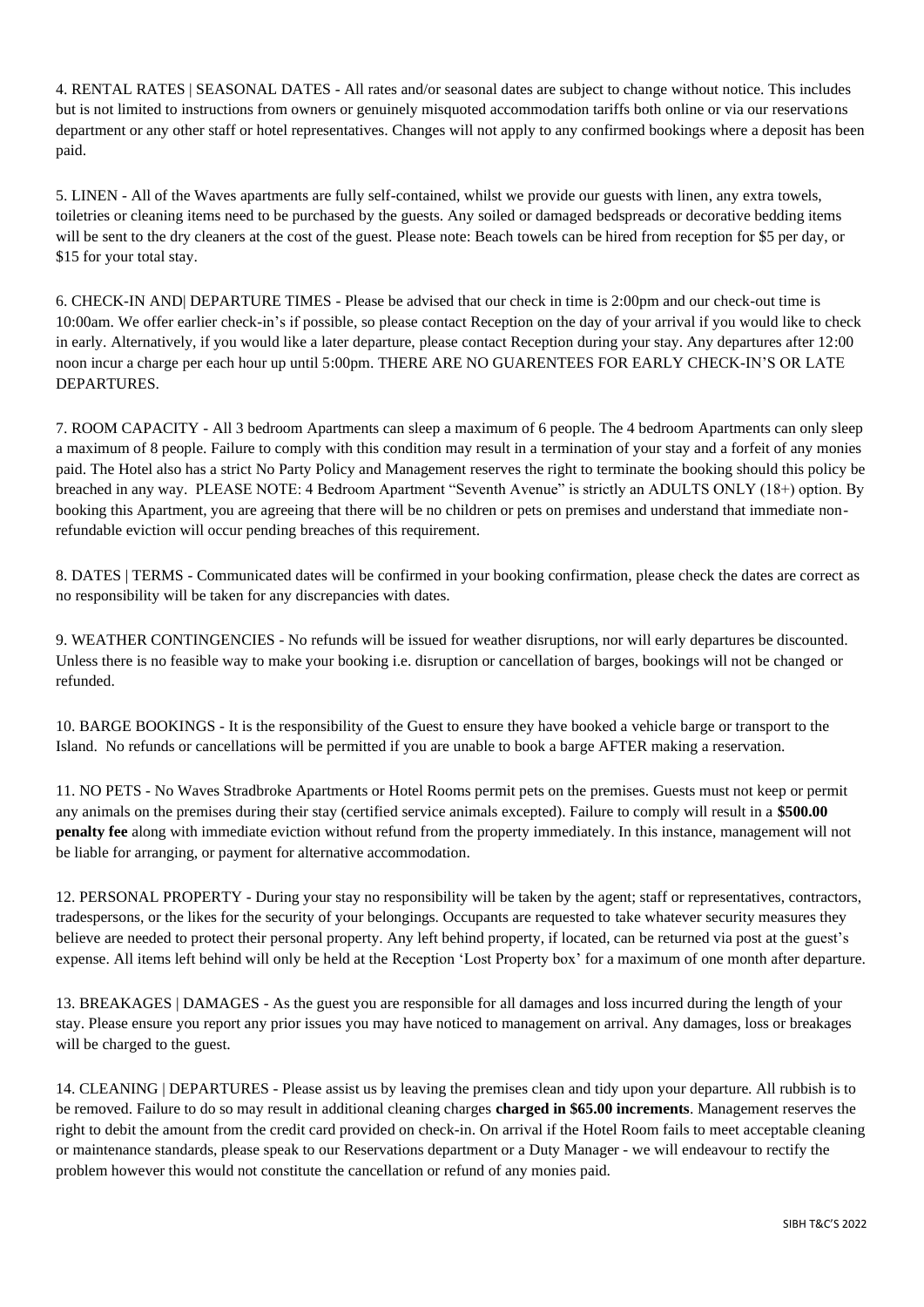15. PARKING - All Apartments have their own secure parking space (3 bedroom aparements have one car space and the 4 bedroom apartments have 2 car spaces). Please ensure you DO NOT park in any other allocated space. Additional hotel parking in front of the bottle-shop or hotel is available for guests if needed. Guests must heed speed limits and drive responsibly whist on premises. The speed limit in the carpark is 5km/hour.

16. ACCESS CARDS - Apartment guests will receive two access cards on arrival for their stay, and the amount of \$20 per card will be placed on your account and removed when the cards are returned at the end of your stay. Failure to return your access cards will result in a replacement charge of \$20 per card.

17. ONSITE POOL - The pool hours are strictly 7:00am until 7:00pm. Please be respectful of other guests and keep noise levels to a minimum. All children under the age of 12 MUST be accompanied by an adult at all times. Glass and alcohol are prohibited in the pool area.

18. SCHOOL HOLIDAYS - We do not accept any 'Schoolie' or 'Pre-Schoolie' bookings. All minors must be accompanied by an adult/parent/guardian at all times throughout the duration of the stay throughout the Hotel grounds along with the apartments. Failure to comply with this may result in immediate eviction without refund. Should a booking be made, and the aforementioned conditions are not met the booking will be terminated without refund and guests will be removed from the premises.

19. VENUE NOISE - Please be advised that as we are also a Hotel | Bistro | Bar and all accommodation onsite may be affected by noise. Guests are advised that due to the nature of our business, our Hotel suites can be affected by Bar & Function noise. We are a very busy hotel with a 12:00am license. On any given night, the noise emanating from our business can affect our rooms and the guests staying in them. By agreeing to the Terms and Conditions you acknowledge this "Noise Statement" along with our house rule policies, absolving the hotel from any complaint relating to noise. Upon your arrival you will be required to sign a 'Guest Registration' form which includes acknowledgement of this statement.

20. CALLOUTS - Any afterhours callout due to a breach in house rules, will incur a **\$250.00 fee per callout**. Management reserves the right to debit the amount from the credit card provided on check in.

21. GUEST BEHAVIOUR - Guests and invitees of guests are expected to behave in a manner which is conducive to the safety, comfort and peaceful enjoyment of other guests, neighboring residence, and staff within the property. Management will consider the following behavior to be a breach of House Rules:

- **Excessive noise after 10:00pm** (note that the term "excessive" is at the discretion of Management)
- **Excessive noise at any time** (note that the term "excessive" is at the discretion of Management)
- Offensive and unruly behavior
- Damage to or destruction of property.
- Improper or unseemly conduct.
- Smoking indoors or in common areas
- **Littering**

Any act or omission which, in the opinion of the Manager adversely affects or brings discredit upon the Manager, staff, owner or other guests.

22.. REQUESTS - Please note that while we do our best to fulfill booking requests for particular apartments or floors, it cannot always be guaranteed. Unforeseen circumstances such as maintenance issues or change of ownership etc. can mean your booking may be moved to a different apartment of the same configuration. Refunds will not be given for a change of apartment - we are a hotel, and your payment is made for a type of room (eg. Three bedroom Apartment) and not one particular Apartment or floor. PLEASE NOTE: 4 Bedroom Apartment "Seventh Avenue" is strictly an ADULTS ONLY (18+) option. By booking this Apartment, you are agreeing that there will be no children or pets on premises and understand that immediate non-refundable eviction will occur pending breaches of this requirement.

If guests do not meet the above criteria when checking in (e.g. no valid credit card offered, photo id at check in and proof of covid double vaccination) then Management reserves the right to cancel the booking, the guest incurring a 100% cancellation fee. Any exception to this policy will be at the discretion of Management. In this instance, Management will not be liable for arranging, or payment for alternative accommodation.